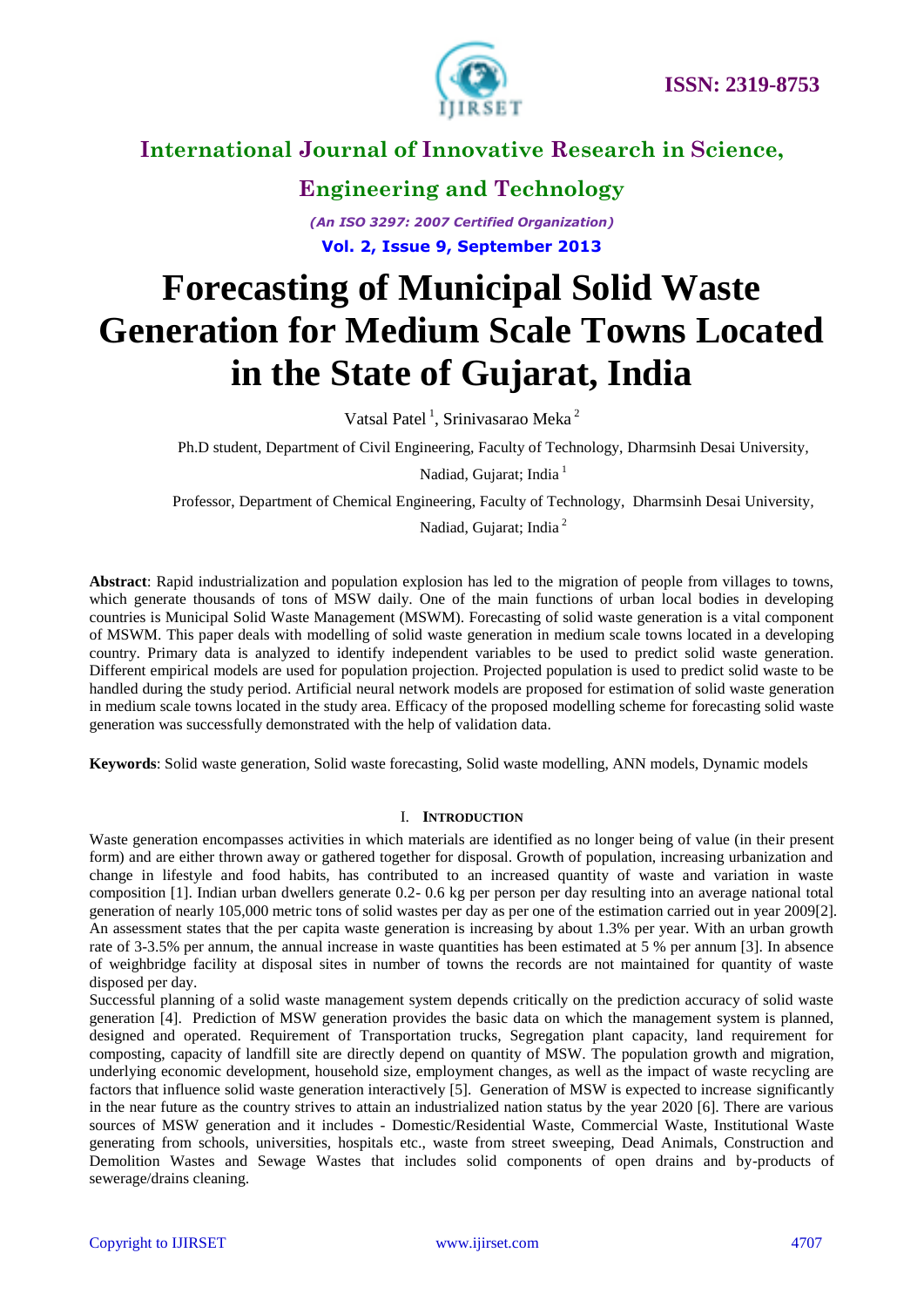

### **Engineering and Technology**

*(An ISO 3297: 2007 Certified Organization)*

### **Vol. 2, Issue 9, September 2013**

It is reported that solid waste generation is a strong function of population of the town. Hence, it is necessary to predict the population of the town under consideration to predict the solid waste generation. The percentage growth of population is commonly expressed as natural growth and overall growth. Natural growth represents the births and deaths and does not take into account migration. The overall growth rate takes migration into account commonly varies about 0.1% and 3%. The world's current (overall as well as natural) growth rate is about 1.14%, representing a doubling time of 61 years. On an average, women in a country give birth approximately to 2.1 children to yield zero population growth. With 1.21 billion people, India is currently the world's the second most populated country. In 2000, India established a new National Population Policy. One of the primary goals of the policy was to reduce the total fertility rate to 2.1 by 2010. Present fertility rate in India remains at the high number of 2.8. Thus, India's population will continue to grow at a rapid rate. India's high population growth results in increasing generation of solid waste.

Based on the 2011 censes the major cities of Gujarat Surat (58.68%), Rajkot (28.21%), Ahmedabad (23.12). Gujarat has also become more urban with the population in cities growing from 37.4 per cent in 2001 to 42.6 per cent in 2011. The growth in rural population has dropped from 62.6 per cent to 57.4 per cent. However, population growth rate in small scale tows has increased by approximately 27% during this period.

To predict population growth four empirical models a) arithmetic projection b) geometric projection c) incremental increase method and d) decreasing rate of growth are used. The suitability of the projection method to predict the population growth can be identified from the existing data of the population growth during the previous years.

The uncollected solid waste remains present in and around the locality or find its way into the open drains. Proper solid waste disposal is also hampered by the non – availability of suitable land fill site, partly due to the high land costs and partly due to rapid growth [7]. Sastry, (2007)[8] reported that the rate of waste generation is an index of socioeconomic development of the region. The consumption of raw materials and finished product by the community is directly proportional to the Gross National Product (GNP) of the country. Since the solid waste quantities are directly proportional to the quantity of material consumed the increase in per capita solid waste quantities would be directly proportional to the per capita increase in GNP. The study conducted by the United Nations in 1995 for various countries, shows the relation between GNP and expected generation of municipal solid waste. However, it does not show any direct relation for cities/towns.

Quantity of solid waste generation is dependent on demographic profile, geographic location and condition, socioeconomic profile of area and many other parameters. Beigl *et al*., 2008[9] reviewed various modeling techniques like Group comparison, Correlation analysis, multiple regression analysis, Single regression analysis, Input–output analysis, Time-series analysis and System dynamics used to predict solid waste generation. To the best of our knowledge mathematical models developed based on the extensive data collected from medium scale towns located in developing county is not reported in the open literature. For improved MSWM it is desirable to predict waste generation from medium scale towns of developing country.

#### II. **IDENTIFICATION OF STUDY AREA**

MSWM continues to be a major challenge for local governments in urban areas across the world. Low waste collection efficiency and financial constraints along with poor planning and lack of study on changing complexities of municipal waste lead to worsening of MSW related problem. These difficulties results in masking the goal of sustainable management of municipal solid waste. An integrated planning and capacity building backed by financial support is required to control the situation. Life cycle assessment, categorization, recycling and reduction in all types of wastes and proper land filling are required.

Due to non-availability of adequate data on waste generation and waste characteristics for low-income cities of the developing countries, integrated solid waste management is very challenging. In low-income group of cities, the existing practices of MSWM and their planning are based on projection of population and per capita waste generation based on sample survey. Comprehensive survey in winter, summer and rainy seasons for each generation source is unavailable. Very few small cities and towns have solid waste, and hazardous waste disposal facilities. In addition to direct adverse impacts on public health, the growing and uncontrolled disposal of solid waste contributes to increasing contamination of groundwater supplies through inadequate leachate collection systems. There is an urgent need to prepare well defined SWM system for small cities and towns.

In continuation to above, it is intended to carry out research work for preparation of effective strategic plan for medium scale towns of Gujarat. Gujarat - "The Urbanized State of India" situated on the western coast of India. The State of Gujarat is an industrial powerhouse with an enviable track record of development during the last four decades. Gujarat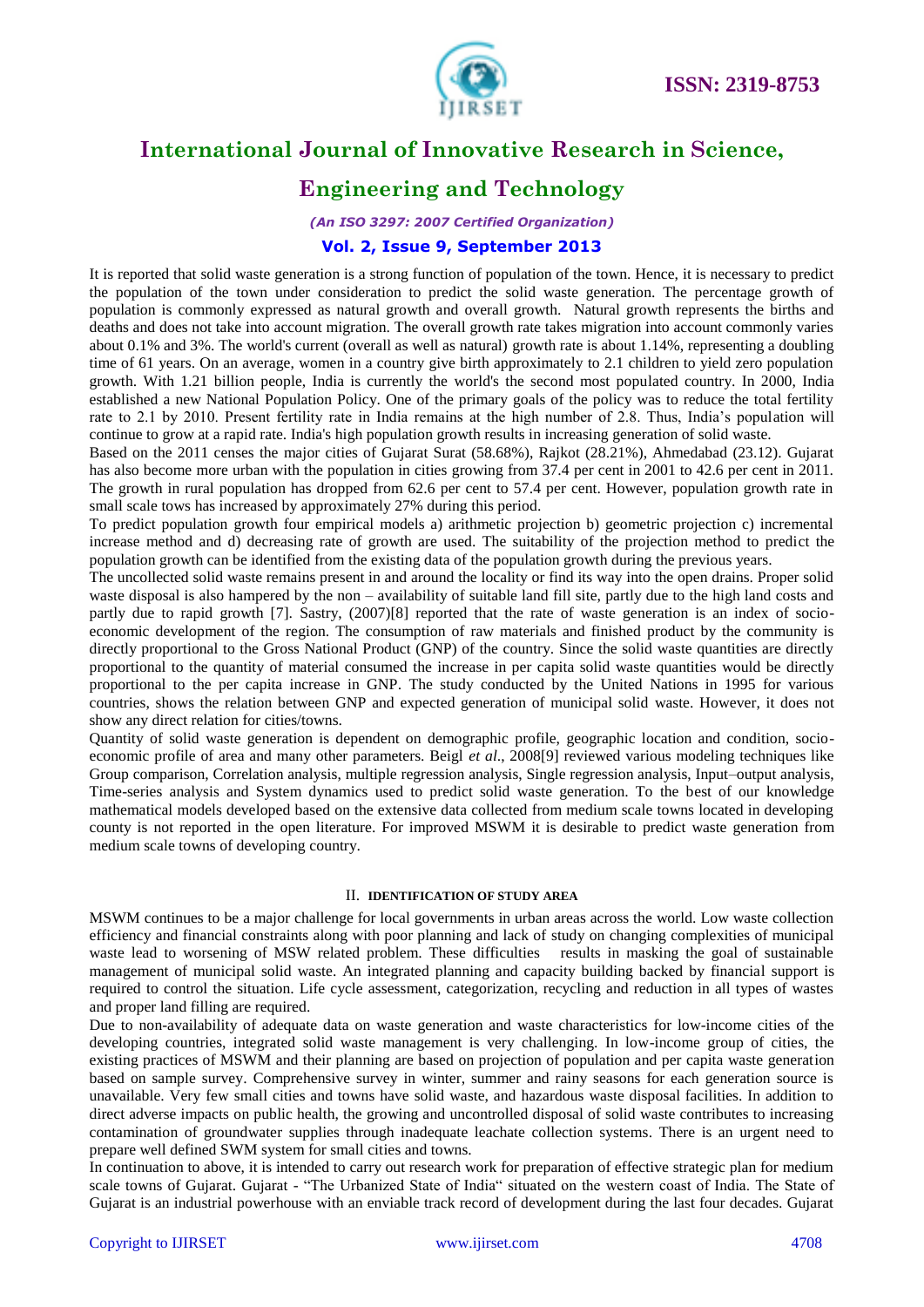

### **Engineering and Technology**

*(An ISO 3297: 2007 Certified Organization)*

### **Vol. 2, Issue 9, September 2013**

has just 5 per cent of the India's total population and 6 per cent of geographical area. The state is experiencing high urbanization with 37.67 per cent of the population living in 242 urban areas as per population census 2001. The State government has constituted 12 urban development authorities, 2 Area development authorities and designated 116 Municipalities as area development authorities for planned urban development in the state.

Gujarat has witnessed a robust urban growth, in the view of rapid industrialization in the state. Rapid urbanization is resulting into generation of large quantities of MSW in cities as well as towns. Hence, the scientific management of the same should be given priority. The Honorable Supreme Court of India, the MOEF, GOI framed MSW (management and handling) Rules 2000 under the provisions of the Environmental Protection Act 1986. Treatment and disposal of MSW in a scientific manner is now mandatory for all Municipalities. However, due to lack of finance and technical assistance, most of the municipalities in the state are failed to implement MSW Rules. The focus of the present research work is a part of the effort towards an effective and integrated solid waste management system, which shall be implementable in all medium scale towns of Gujarat State.

#### *A. Background Information about Study Area*

Gujarat is a state in western India. It has an area of  $75,686$  sq mi  $(196,077 \text{ km}^2)$  with a coastline of approximately 1,600 km. The state is bordered by Rajasthan to the north, Maharashtra to the south, Madhya Pradesh to the east and the Arabian Sea as well as the Pakistani province of Sindh on the west. The state is situated between latitude 20.07 to 24.36 and Longitude 68 to 74.25.

Its capital is Gandhinagar, while its largest city is Ahmedabad. The state encompasses major sites of the ancient Indus Valley Civilization, such as Lothal and Dholavira. The population of the Gujarat State was 60,383,628 as per the 2011 census data. The density of population is 308 persons/sq.km. (797.6persons/sq.mi) which is lower compared to the national average. On  $1<sup>st</sup>$  May 1960, Gujarat was created out of the 17 northern districts of former State of Bombay. These districts were further subdivided later on. There are 26 administrative districts in the state in four regions of the Gujarat State as shown in Table (1).

The classification of towns is done on the basis of population. Towns with population ranging from 50,000 to 1 Lac is considered as Class-B, similarly population ranging from 25000 to 50000 are considered as class-C and towns with population from 15000 to 25000 are classified as class-D towns. For study purpose, Class-B, Class-C and Class-D towns are selected. For the study purpose, 32 B-class towns, 44 C-class Towns and 63 D-Class towns are selected based on criteria set for this research work. This research work focuses on 98 towns and the other towns are not considered due to lack of sufficient data. Geographical locations of the towns considered for study purpose is presented in Fig. 1.

| North Gujarat |             | <b>Central Gujarat</b> |             | <b>Saurashtra</b> |                   | South Gujarat |                |
|---------------|-------------|------------------------|-------------|-------------------|-------------------|---------------|----------------|
| 1.            | Banaskantha | 5.                     | Gandhinagar | 9.                | Porbandar         |               | 17. Surat      |
| 2.            | Mehsana     | 6.                     | Kheda       |                   | 10. Rajkot        |               | 18. Tapi       |
| 3.            | Sabarkantha | 7.                     | Ahmedabad   |                   | 11. Surendranagar |               | 19. Vadodara   |
| 4.            | Patan       | 8.                     | Anand       |                   | 12. Amreli        |               | 20. Valsad     |
|               |             |                        |             |                   | 13. Kutch         |               | 21. Bharuch    |
|               |             |                        |             |                   | 14. Bhavnagar     |               | 22. Narmada    |
|               |             |                        |             |                   | 15. Junagadh      |               | 23. Navsari    |
|               |             |                        |             |                   | 16. Jamnagar      |               | 24. Dahod      |
|               |             |                        |             |                   |                   |               | 25. Panchmahal |
|               |             |                        |             |                   |                   |               | 26. Dang       |

**TABLE I Distribution of administrative districts of Gujarat state**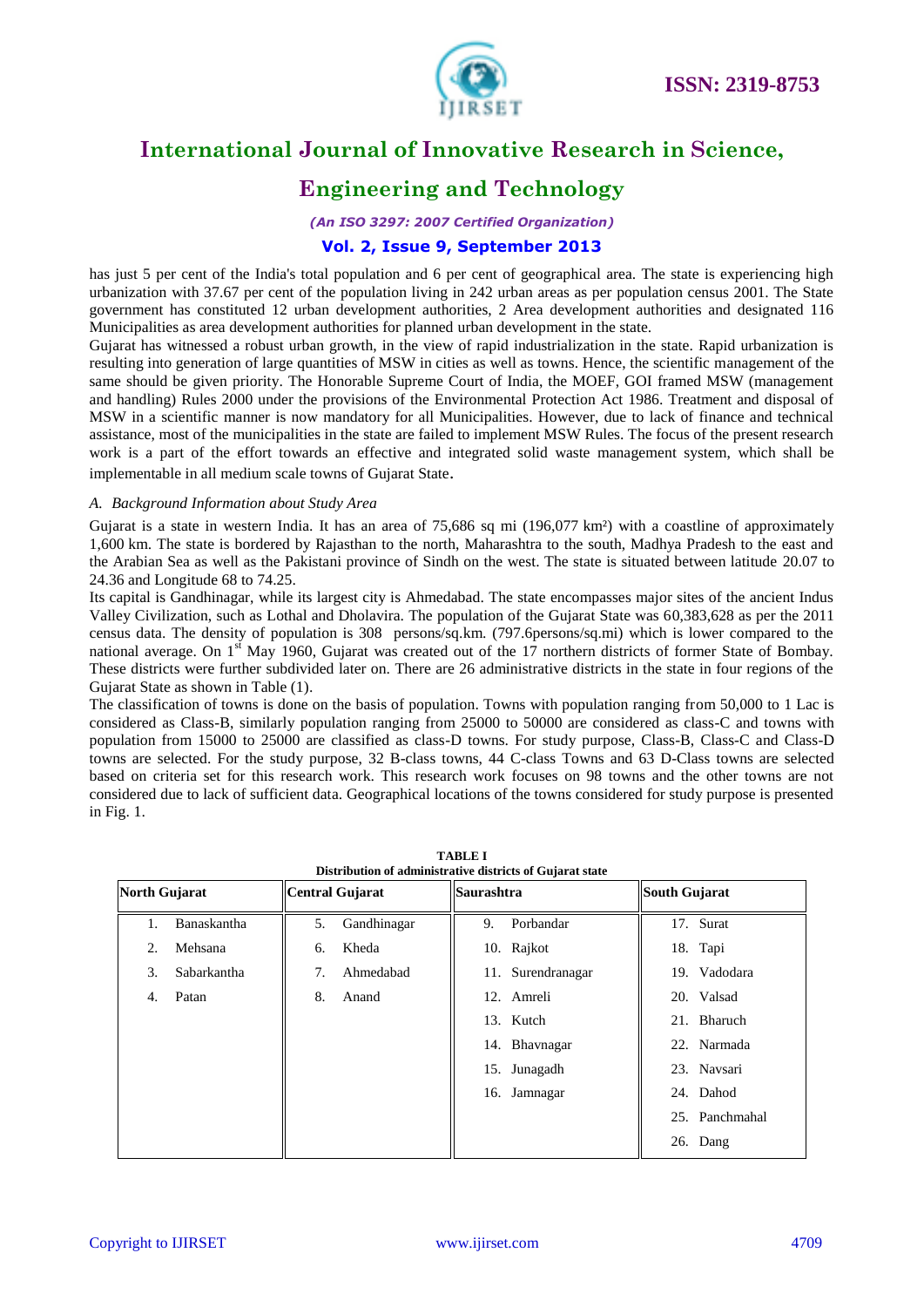

### **Engineering and Technology**

*(An ISO 3297: 2007 Certified Organization)* **Vol. 2, Issue 9, September 2013**



Fig. 1 Geographical locations of selected towns for study purpose in Gujarat State

#### III. **PREDICTION OF MUNICIPAL SOLID WASTE**

Land filling is one of the important stages of MSWM System. Development of landfill site requires land acquisition. Required land for study period of next 25 years should be predicted in advance as land is a limited resource. MSW generation is key factor for estimation of size of landfill. MSW generation is a strong function of population. Hence, population projection is vital for prediction of MSW generation. Methods adopted for prediction of MSW generation for 25 years are explained in the next section.

#### A. *Population Prediction for Study Period*

The percentage growth of population is commonly expressed as natural growth and overall growth. Natural growth represents the births and deaths and does not take into account migration. The overall growth rate takes migration into account commonly varies about 0.1% and 3%. Today India has the second largest urban population in the world and more than two thirds of it lives in the 393 cities that have a population of more than a lakh. During the last 50 years, the rate of growth of urban population of India has been double that of the rate of growth of population. It took nearly 40 years between 1971 and 2008 for India's urban population to rise by 230 million and it could take only half that time to add the next 250 million. According to Mckinsey Report Indian cities are likely to house 40% of the urban population by 2030. India has seen a phenomenal increase in the number of its metropolitan towns. More than half of the total urban population of India lives in small and medium towns.

Based on the 2011 censes the major cities of Gujarat Surat (58.68%), Rajkot (28.21%), Ahmedabad (23.12). Gujarat has also become more urban with the population in cities growing from 37.4 per cent in 2001 to 42.6 per cent in 2011. The growth in rural population has dropped from 62.6 per cent to 57.4 per cent. However, population growth rate in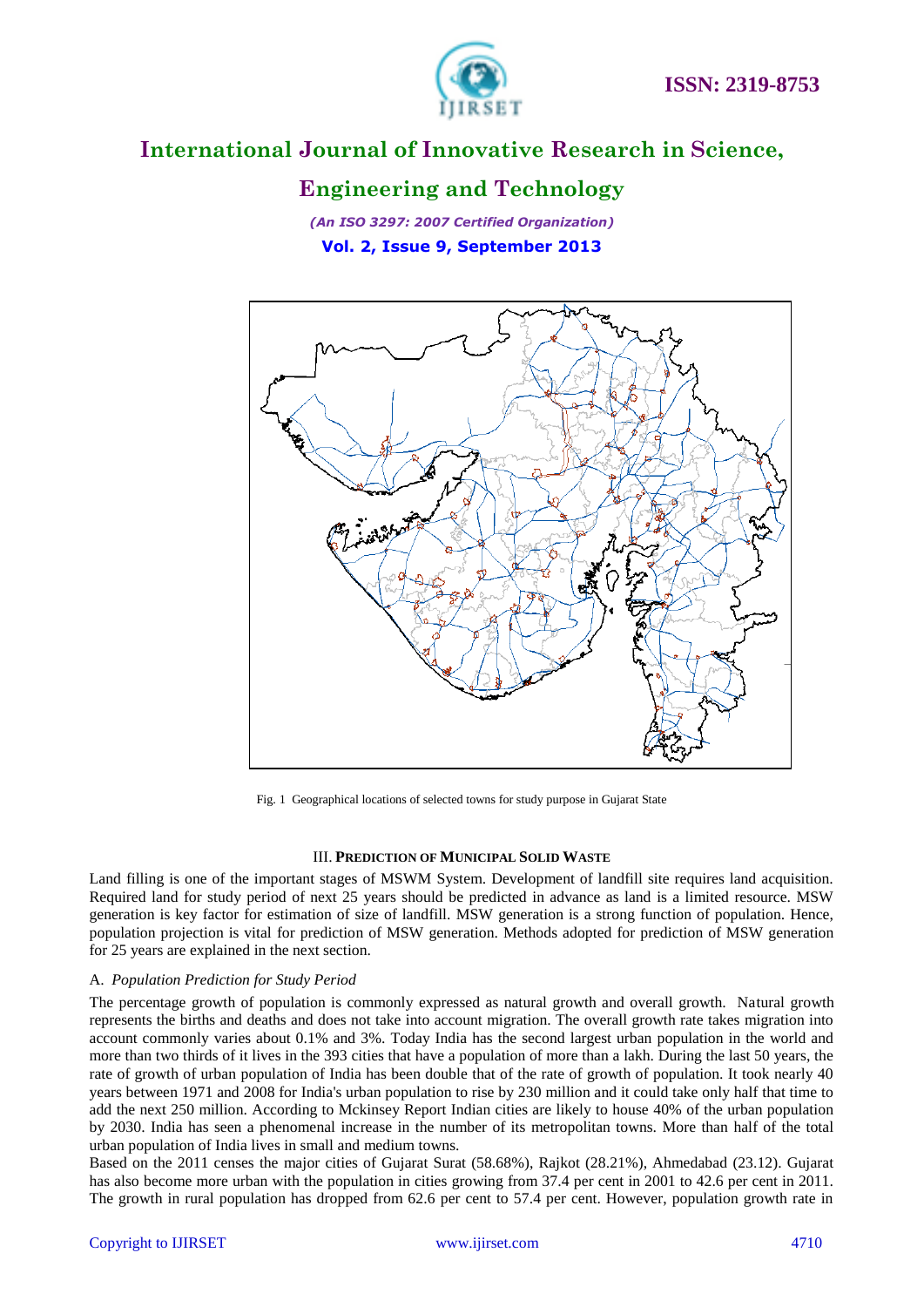

### **Engineering and Technology**

*(An ISO 3297: 2007 Certified Organization)*

### **Vol. 2, Issue 9, September 2013**

small scale towns has increased by approximately 27% during this period. Table II shows population changes between 1961 and 2001.

| <b>TABLE II</b><br>Population wise changes in number of towns |      |              |      |      |      |  |  |  |
|---------------------------------------------------------------|------|--------------|------|------|------|--|--|--|
| Year                                                          | 1961 | 1971         | 1981 | 1991 | 2001 |  |  |  |
| <b>Population</b>                                             |      | No. of Towns |      |      |      |  |  |  |
| $<$ 50000 population                                          | 93   | 86           | 78   | 72   | 60   |  |  |  |
| $50000$ to 100000 population                                  |      | 11           | 18   | 22   | 27   |  |  |  |
| $>100000$ population                                          | 0    |              | ◠    | 4    | 11   |  |  |  |

It is observed from Table II that, there is decrease in number of towns having population below 50000, while number of towns having population from 50000 to 100000 and population above 100000 are showing increasing trend. The major reason behind this trend could be due to migration from smaller towns to bigger towns due to rapid industrialization and urbanization. There are total 400 towns in India, which has recorded highest growth in last decade i.e. from year 2001 to year 2011. Ten towns of Gujarat belonging to this category are depicted in Table III.

| <b>Sr.Number</b> | <b>Town name</b> | Towns of Gujarat recorded highest population growth<br><b>Population 2011</b> |  |  |
|------------------|------------------|-------------------------------------------------------------------------------|--|--|
|                  |                  |                                                                               |  |  |
| 1                | Amreli           | 118059                                                                        |  |  |
| 2                | Anand            | 286921                                                                        |  |  |
| 3                | Ankleshwar       | 140839                                                                        |  |  |
| $\overline{4}$   | <b>Bharuch</b>   | 224210                                                                        |  |  |
| 5                | Veraval          | 184855                                                                        |  |  |
| 6                | Bhuj             | 187279                                                                        |  |  |
| 7                | Nadiad           | 229132                                                                        |  |  |
| 8                | Godhra           | 161925                                                                        |  |  |
| 9                | Patan            | 133744                                                                        |  |  |
| Valsad<br>10     |                  | 170235                                                                        |  |  |

**TABLE III Towns of Gujarat recorded highest population growth**

It is reported that solid waste generation is a strong function of population of the town. Hence, it is necessary to predict the population of the town under consideration to predict the solid waste generation. To predict population growth four empirical models a) arithmetic projection b) geometric projection c) incremental increase method and d) decreasing rate of growth are considered in the present work.

- **1)** *Arithmetic projection***:** In this method it is assumed that population is increasing in arithmetical progression and assumption is made that this pattern will persist into future. Using the past trend of population of an area future population is projected. Mathematically. Pn= Po  $(1 + r^*t)$ .
- **2)** *Geometric projection***:** In this method assumption is made that population tends to grow at a geometric rate and it compounds like interest or money. The geometric curve portrays this idea, growth at a constant rate or percentage, which means that with each unit of time, the absolute addition to population gets bigger and bigger and bigger. The projection is done by using the following formula. Pn = Po  $(1 + r^{\wedge} t)$ .
- **3)** *Incremental increase method***:** In this method incremental increase in population over unit time (one year or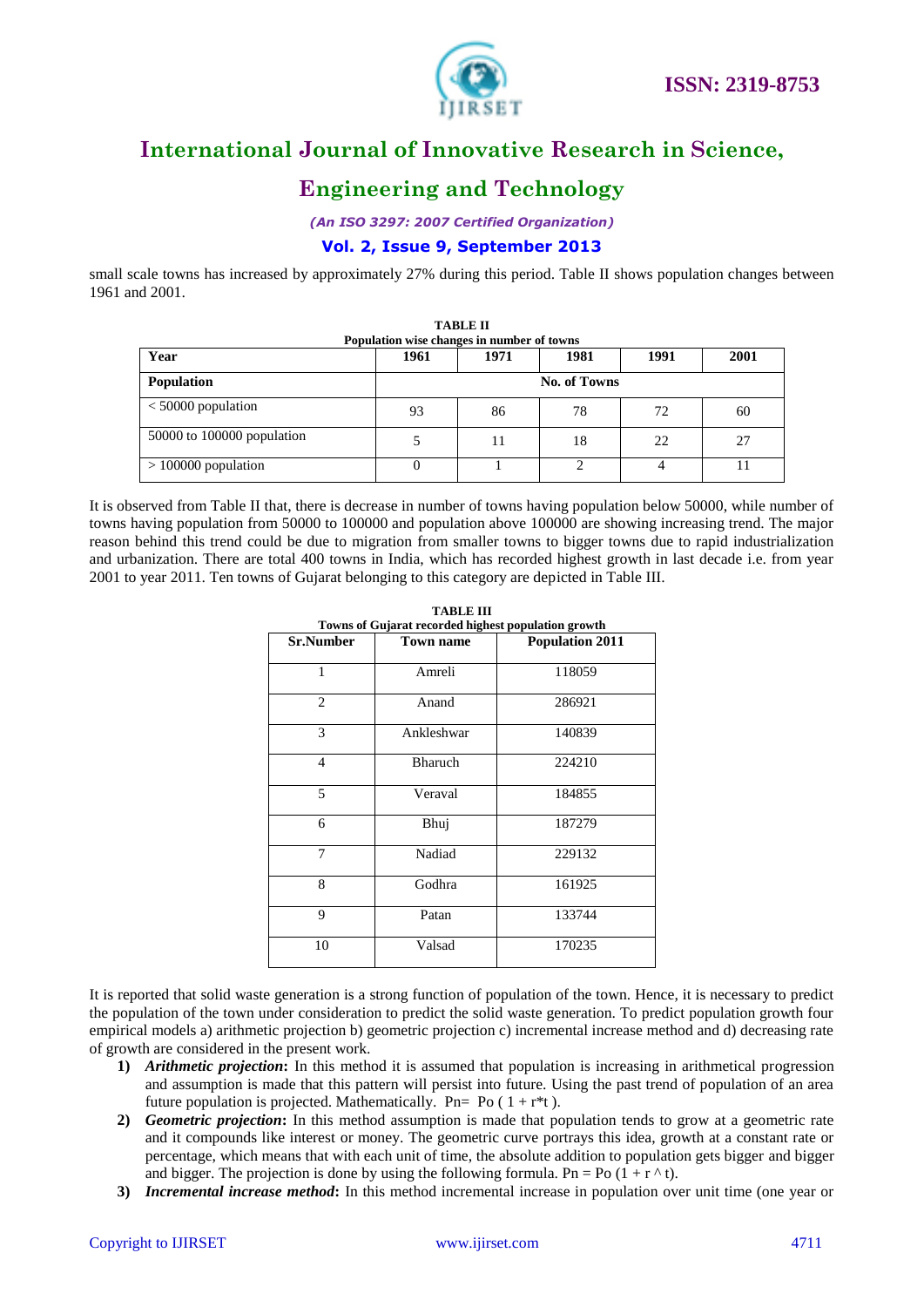

# **Engineering and Technology**

*(An ISO 3297: 2007 Certified Organization)*

### **Vol. 2, Issue 9, September 2013**

one decade) is considered for projection of future population. Assumption is made that Past trend of increase in population will continue in future. It can be calculated from the following formula,  $Pn = Po + nX + 1/2$  [n  $(n+1)$ ] Y.

**4) Decreasing rate of growth:** Decrease in growth rate is considered for projection of future population in this method. It is assumed that decrease in growth rate will continue in future as observed in past. For calculation purpose decrease in growth rate for each decade should be calculated. It can be expressed mathematically,  $Pn = Po[1+(r + r1) t]$ 

#### Where:

 $Pn = Population in the nth decade from the base year.$ 

- Po = Population in base year.
- $r =$ Rate of Increase in Population.
- $r1 =$  Average decrease in the percentage increase.
- $t =$  number of decades from the base year.
- $x =$  average increase in population.
- y = incremental increase in population.

The suitability of the projection method to predict the population growth can be identified from the existing data of the population growth during the previous years. Population data for year 1961, 1971, 1981 and 1991 from Census of India publications are used for selection of population prediction model. Based on these base year data, population for Year 2001 are estimated using three methods i.e. arithmetic projection, geometric projection and incremental increase method. These estimated data for all study towns are compared with actual census data of year 2001. Based on comparison, appropriate method of population projection is selected for each study town. Population is predicted for each study town from year 2002 to year 2025. It is to be noted that all these population prediction models are empirical models.

#### B. *Forecasting of Solid Waste Generation for Study Period using Conventional method*

Generation of solid waste is directly dependent on population. With increase in population, solid waste generation also increases. To estimate solid waste generation, data of total waste generated in each study town is collected for year 2004. Based on this data, per capita solid waste generation is calculated. Per capita generation of solid waste varies from 0.10 kg/day to 0.61kg/day. It is observed that with increase in population size, per capita waste generation also increases.

To estimate solid waste generation for study period, projected population for 25 years is considered. Average increase in solid waste generation varies between 1% to 5% and an increase of 3% is observed every year in medium scale towns in India (GOI, 2011). Therefore, solid waste generation is estimated considering population growth and average increase of 3% in solid waste generation.

Based on solid waste generation estimation, quantity of per capita waste generation varies from 0.18 kg/day to 1.13 kg/day for year 2025. The projected solid waste generation from the towns under consideration for a period of 25 years is presented in Table IV.

#### IV.**DATA ANALYSIS AND SELECTION OF INDEPENDENT VARIABLES PREDICTION OF MUNICIPAL SOLID WASTE**

The data collected has been analyzed for independent and dependent variables. The output of the model is taken as waste generation. The independent variables are identified based on the literature and the availability of the data for the study area. Independent variables considered in the present work are a) Population of the town during current year b) Waste generation during current year c)  $SC+ST$  population d) Total received as tax e) Longitude f) Latitude. Population and waste generation are considered as dynamic variables and remaining variables assumed to be static variables for given town during study period.

#### V. **ARTIFICIAL INTELLIGENCE BASED MODELLING**

In absence of necessary domain knowledge it is difficult to generate mechanistic models. The possible alternative for these models are black box models. Black box models are developed using input and output data. The dependence of output variable on independent variables is very complicated. These complicated inter relationships can be explained by using AI based models. AI based model are expected to help in investigation of key system variables in greater detail. An AI based modeling technique namely Artificial Neural Networks (ANN) is being used extensively in the recent past. In the present study ANN modeling technique is used for estimation of solid waste generation.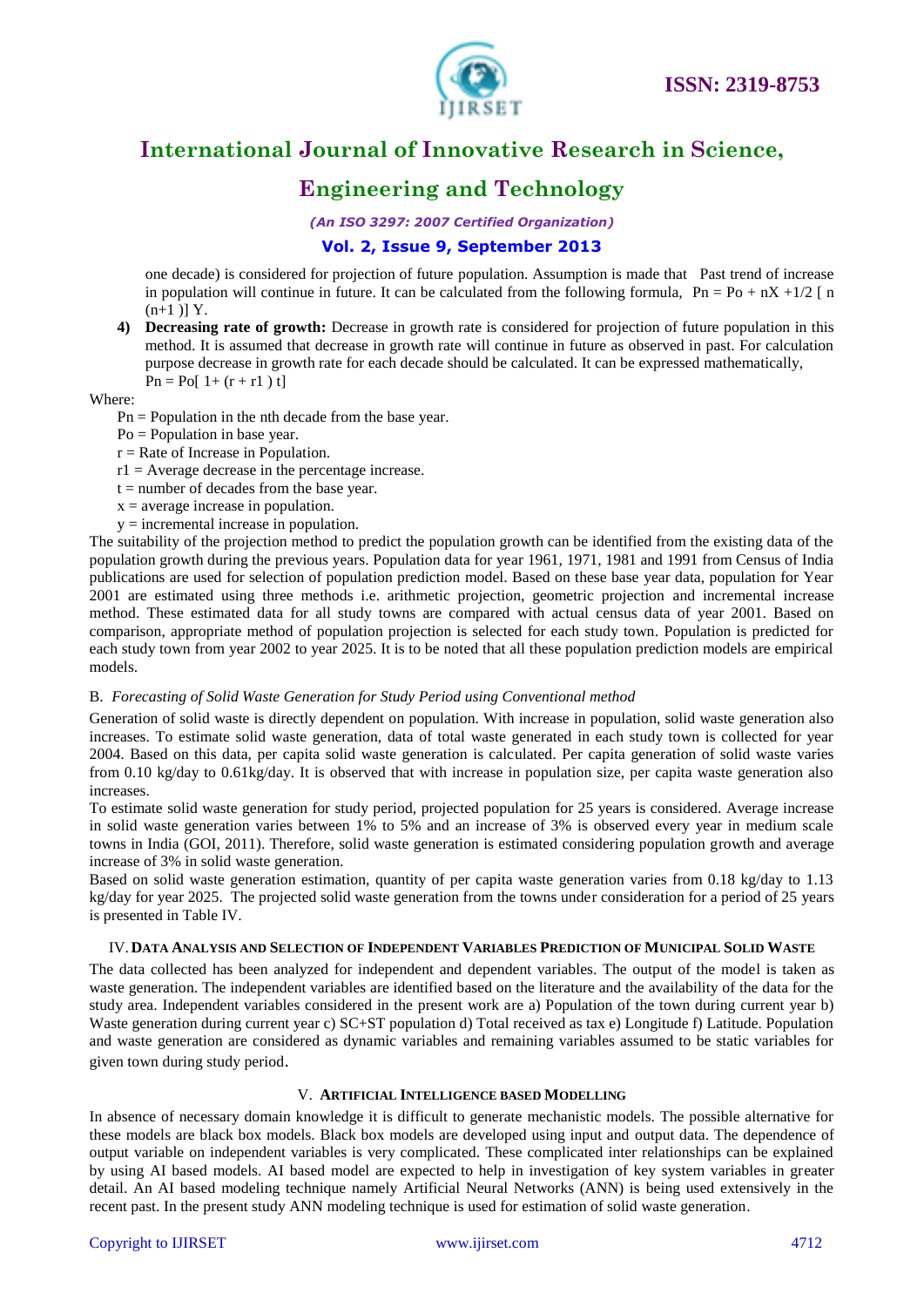

# **Engineering and Technology**

*(An ISO 3297: 2007 Certified Organization)* **Vol. 2, Issue 9, September 2013**

| <b>Town name</b>  | <b>MSWG</b><br><b>Town</b> name |                   | <b>MSWG</b><br><b>Town name</b> |                            | <b>MSWG</b> | <b>Town name</b> | <b>MSWG</b> |
|-------------------|---------------------------------|-------------------|---------------------------------|----------------------------|-------------|------------------|-------------|
|                   | МT                              |                   | MT                              |                            | MT          |                  | MT          |
| <b>BAVLA</b>      | 135760                          | <b>BOTAD</b>      |                                 | <b>VERAVAL</b><br>$\equiv$ | 1011306     | <b>BHAYVADAR</b> |             |
|                   |                                 |                   | 631113.6                        | <b>PATAN</b>               |             |                  | 71416.1     |
| <b>DHANDHUKA</b>  | 113225.2                        | <b>GADHADA</b>    | 116878.2                        | <b>VISAVADAR</b>           | 85865       | <b>DHORAJI</b>   | 259965      |
| <b>DHOLKA</b>     | 284386.4                        | <b>GARIADHAR</b>  | 173806.6                        | <b>BHUJ</b>                | 777384.8    | <b>GONDAL</b>    | 411676.6    |
| <b>VIRAMGAM</b>   | 187242.9                        | <b>MAHUVA</b>     | 448644.4                        | MANDAVI(K)                 | 297117.9    | <b>JASDAN</b>    | 209312.8    |
| AMRELI            | 632726.8                        | <b>DAHOD</b>      | 535479.2                        | <b>KHEDA</b>               | 42912       | JETPUR_NAVA      |             |
|                   |                                 |                   |                                 |                            |             | <b>GADH</b>      | 998008      |
| <b>BAGASRA</b>    | 219500.9                        | DEVGADHBARI       |                                 | <b>MAHEMDABA</b>           | 68225       | <b>UPLETA</b>    |             |
|                   |                                 | YA                | 45907.3                         | D                          |             |                  | 282130.2    |
| <b>CHALALA</b>    | 60903.6                         | <b>JHALOD</b>     | 119928.1                        | <b>NADIAD</b>              | 1200011     | <b>IDAR</b>      | 163473.3    |
| <b>DAMNAGAR</b>   |                                 | <b>DAHEGAM</b>    |                                 | <b>KADI</b>                |             | <b>KHEDBRAHM</b> |             |
|                   | 77857.6                         |                   | 128831.8                        |                            | 292933.4    | A                | 87341.3     |
| <b>JAFFRABAD</b>  | 93048.9                         | <b>KALOL</b>      | 417297.6                        | <b>KHERALU</b>             | 55774.9     | <b>MODASA</b>    | 168615.8    |
| <b>LATHI</b>      | 81488.9                         | <b>MANSA</b>      | 299735.8                        | <b>MEHSANA</b>             | 506057.5    | <b>TALOD</b>     | 67199.2     |
| <b>ANAND</b>      | 976116.4                        | <b>BHANVAD</b>    | 81315.4                         | <b>UNJHA</b>               | 322683.7    | <b>BARDOLI</b>   | 360766.6    |
| <b>ANCLAV</b>     | 88514.2                         | <b>DHROL</b>      | 121284.2                        | <b>VADNAGAR</b>            | 104875.2    | SONGADH          | 144341.8    |
| <b>BORIYAVI</b>   | 73767.4                         | <b>DWARKA</b>     | 266696.9                        | <b>VIJAPUR</b>             | 93354.7     | <b>VYARA</b>     | 168976.7    |
| <b>BORSAD</b>     | 367944.5                        | <b>JAMJODHPUR</b> | 106551.5                        | <b>VISNAGAR</b>            | 444752.6    | <b>DHANGADHR</b> |             |
|                   |                                 |                   |                                 |                            |             | A                | 181756      |
| <b>KARAMSAD</b>   | 143854.2                        | <b>KALAVAD</b>    | 139672.7                        | <b>BILIMORA</b>            | 200399.9    | <b>LIMBDI</b>    | 188515.4    |
| <b>KHAMBHAT</b>   | 469759.7                        | <b>KHAMBHALIA</b> | 164409.9                        | <b>GANDEVI</b>             | 69265       | <b>THANGADH</b>  | 176974.6    |
| <b>PETLAD</b>     | 294200.7                        | <b>OKHA PORT</b>  | 163519.5                        | <b>VIJALPOR</b>            | 1039201     | <b>WADHWAN</b>   | 185147.6    |
| <b>UMRETH</b>     |                                 | <b>SIKKA</b>      |                                 | <b>GODHARA</b>             |             | СННОТА           |             |
|                   | 119084.3                        |                   | 80776.6                         |                            | 687470.4    | <b>UDAIPUR</b>   | 105033.4    |
| V. VIDYANAGAR     | 182047                          | <b>CHORVAD</b>    | 106703.7                        | <b>HALOL</b>               | 189486.1    | <b>KARJAN</b>    | 151986.8    |
| <b>DEESA</b>      | 508615.2                        | <b>KESHOD</b>     | 378607.6                        | <b>KAALOL</b>              | 107329.8    | <b>DHARAMPUR</b> | 80880.7     |
| <b>DHANERA</b>    | 141148.7                        | <b>KODINAR</b>    | 194419.1                        | <b>CHANASMA</b>            | 85768.5     | <b>UMARGAM</b>   | 105199.3    |
| <b>THARAD</b>     | 117847.9                        | <b>MANAVADAR</b>  | 124545.9                        | <b>HARIJ</b>               | 77890.5     | <b>VALSAD</b>    | 1177836     |
| <b>ANKLESHWAR</b> | 478599.1                        | <b>MANGROL</b>    | 314858.8                        | <b>PATAN</b>               | 716798.8    | <b>VAPI</b>      | 1049680     |
| <b>BHARUCH</b>    | 1000997                         | <b>UNA</b>        | 276403.4                        | <b>CHHAYA</b>              | 285360.1    |                  |             |
| <b>JAMBUSAR</b>   | 325125.5                        | <b>VANTHALI</b>   | 48463.5                         | <b>KUTIYANA</b>            | 66043.6     | <b>TOTAL</b>     | 28284119    |

#### **TABLE IV Total Amount of solid waste to be handled for study period of 25 years**

#### *A. Proposed ANN based Model for Prediction of MSW Generation*

Architecture of the proposed ANN based model is presented in Fig(2). It can be seen from the Figure that the model has two components one is a dynamic component to forecast population and ANN component to predict the quantity of MSW. Population predictions are done using the relevant model suitable to specific town from the models explained earlier. ANN model has total six inputs and one output. The model output gives the solid waste generation for the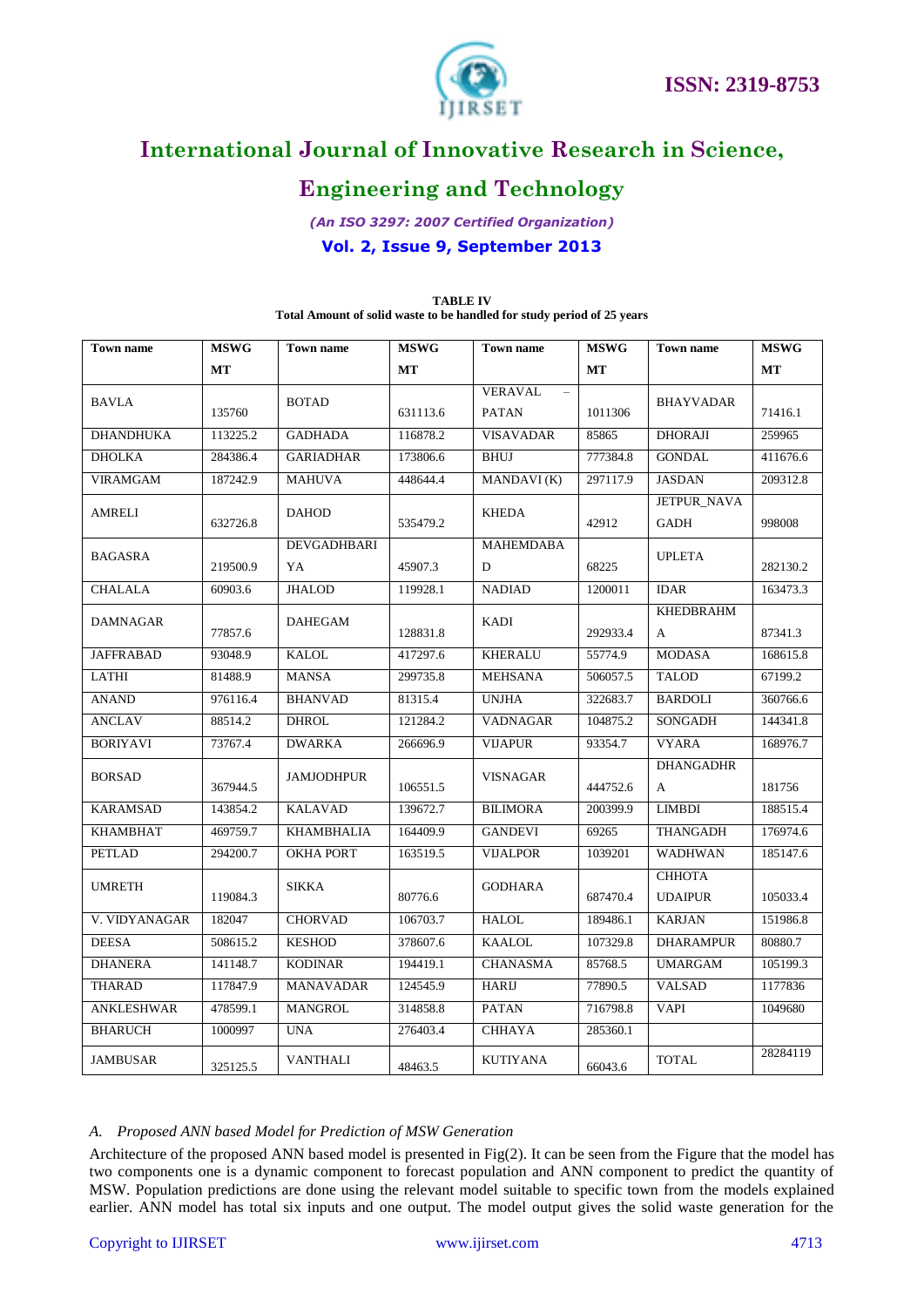

### **Engineering and Technology**

*(An ISO 3297: 2007 Certified Organization)*

### **Vol. 2, Issue 9, September 2013**

coming year while performing one-step a-head perditions. Inputs to the ANN include the percentage of SC+ST population to incorporate major demographic factor as an indicator social status of the town. Economic component is included by considering total tax collected from the town. Longitude and latitude of the town are used to incorporated regional and geographical variations of the town. It is to be noted that the model is used to dynamically predict the solid waste generation. Model outputs generated for the previous years are used as one of the inputs to ANN.

The functions used in the neurons depend on the complexity of the system. For example pure linear transfer function can be used to explain a linear input output relationship. For complicated nonlinear relationships sigmoid functions are used. In the present work pure linear transfer functions are used in the output and tan-sigmoid transfer functions are used in the input and hidden layers. Algorthems used for these transfer functions are given in equations 1 and 2. Where 'a' and 'n' are neuron output and input respectively. thm for pure linear tra

| Algorium for pure mear transfer function is                          |  |
|----------------------------------------------------------------------|--|
| $a = purelin(n) = n$                                                 |  |
| Algorithm for tansigmoidal transfer function is                      |  |
| $a = \tan\left(\frac{\pi}{2}\right) = \frac{2}{1 + \exp(-2\pi)} - 1$ |  |
|                                                                      |  |

#### *B. ANN Model Development*

The neurons are arranged in layers as shown in Fig 2. In the present work six input neurons and one output neuron is used. Hidden neurons are determined through trial and error method



Fig. 2 Proposed ANN based dynamic model to forecast solid waste generation

To develop ANN model the raw data collected for the study is used. As discussed earlier six independent variables and (inputs) and one dependent variables (outputs) are identified. The data set for 98 towns are pre-processed before using it for identification and validation. Pre-processing of data is done by mean centring and subsequently dividing the data with respective standard deviations. Normalized identification data is used for training the ANN model. A feed forward ANN neural network with one hidden layer of 3 neurons is considered. The number of input and output neurons is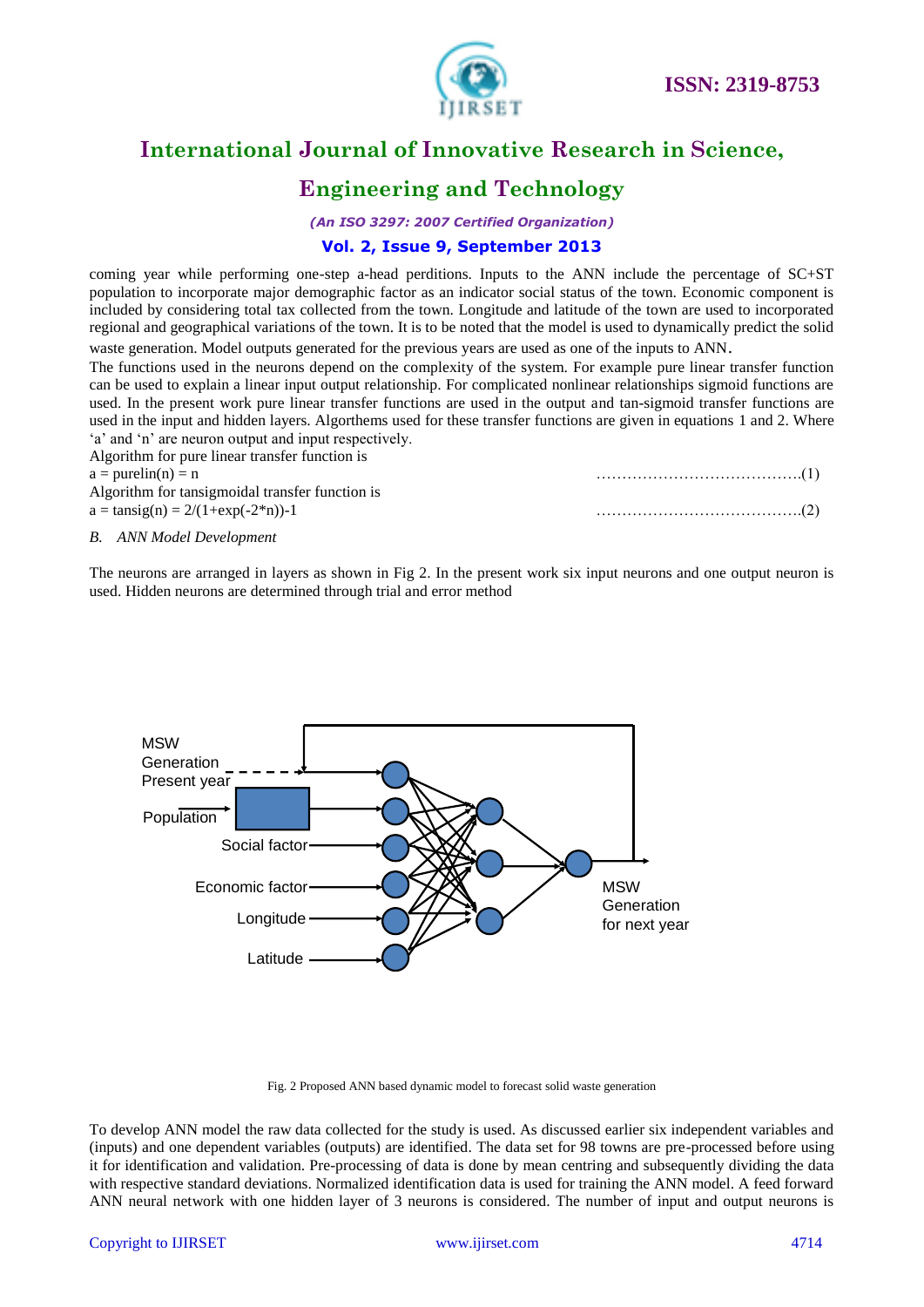

### **Engineering and Technology**

*(An ISO 3297: 2007 Certified Organization)*

### **Vol. 2, Issue 9, September 2013**

taken same as actual number of inputs and outputs to the network. Tan sigmoid functions are used for all neurons except for output layers neurons. In the output layer pure linear transfer function is used. Input to each Neuron is weighed with corresponding weights and each Neuron has its own bias. Weights and biases are identified by Lavenburg-Marquate algorithm using MATLAB software.

#### *C. Validation of proposed ANN Model*

Validation of the identified ANN model is done using validation data set. The validation data set is selected from the data available for the study area. While selecting validation data set, care is taken to represent the data across the longitude and latitude of the study area. Output of the model for the validation data set is simulated using the corresponding normalized input sets. The estimated output is de-normalized to determine the actual output. The estimated quantity of solid waste and the validation data are presented in Figure (). From the figure it can be obseved that data following  $45^{\circ}$  very closely indicating excellent prediction capability of the proposed model. The performance metric for the predictions are determined by taking the percentage prediction errors (PPE). PPE is estimated by using the equation (3).Percentage prediction errors for selected data for validation data are found to be less than 2 percent for all the towns under consideration which is within acceptable limit. PPE=100\*(Estimated output-actual output)/actual output ……………….(3)



Fig. 3 Comparison of ANN based model predictions with Validation data for of solid waste generated from 98 towns of Gujarat

#### VI.**CONCLUSION**

Study area is identified as 98 medium scale towns of Gujarat state of India. Independent variable and dependent variables are identified as population, socio economic data, Geographical location in terms of Latitude and longitude to forecast MSW generation per day. Necessary data for model development is collected from the primary and secondary sources. Empirical models are used to forecast population for 25 years. A dynamic model using ANN is proposed to forecast solid waste generation for 25 years. Performance of proposed ANN model is found to be satisfactory.